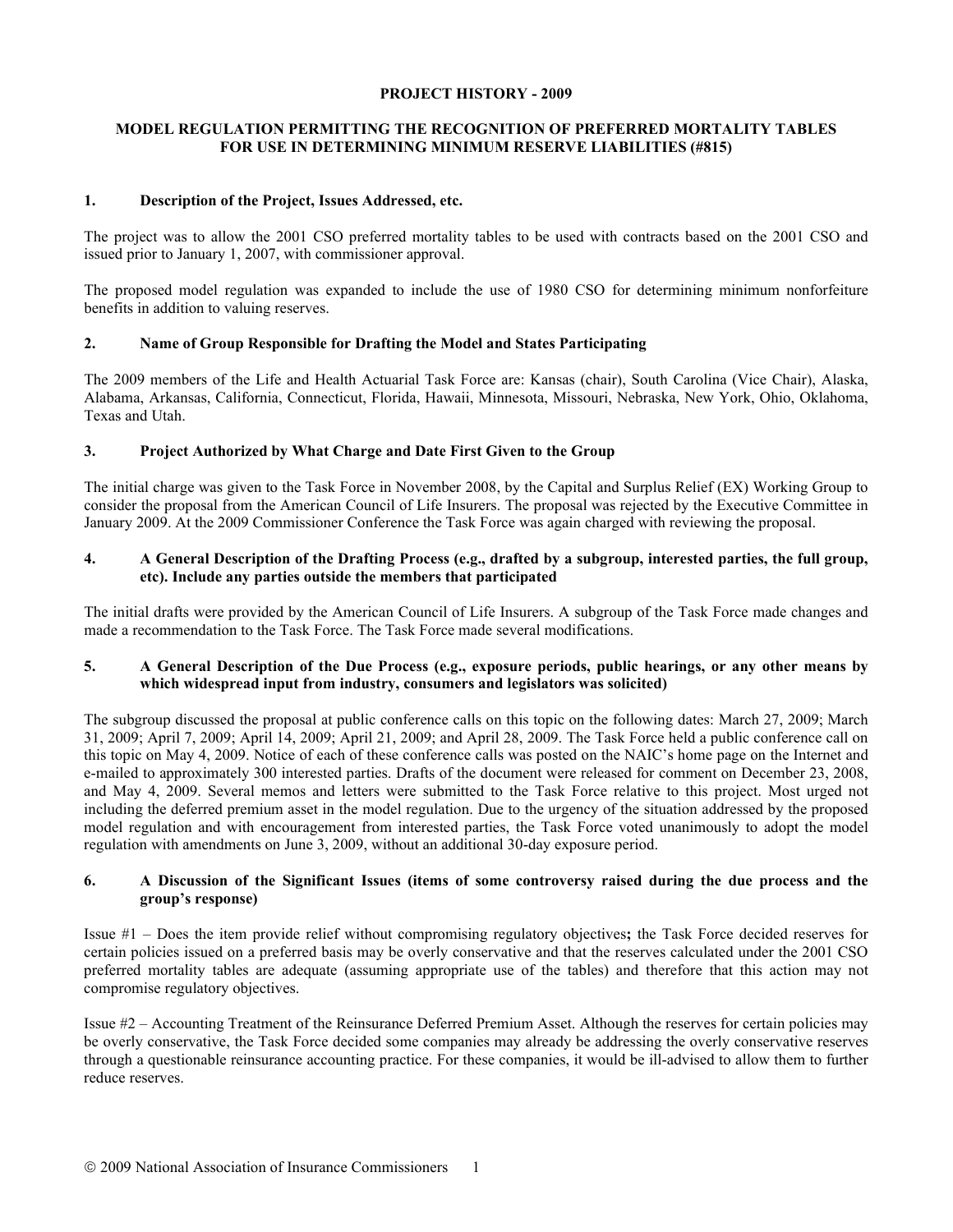### **7. Any Other Important Information (e.g., amending an accreditation standard).**

Although the Task Force adopted the model regulation without an additional 30-day exposure period for the revised transition rules, the model regulation is exposed for comment while awaiting action from the "A" Committee with comments forwarded to the "A" Committee staff support. The proposed model regulation is expected to have 30 days of exposure before being presented to the NAIC Executive and Plenary.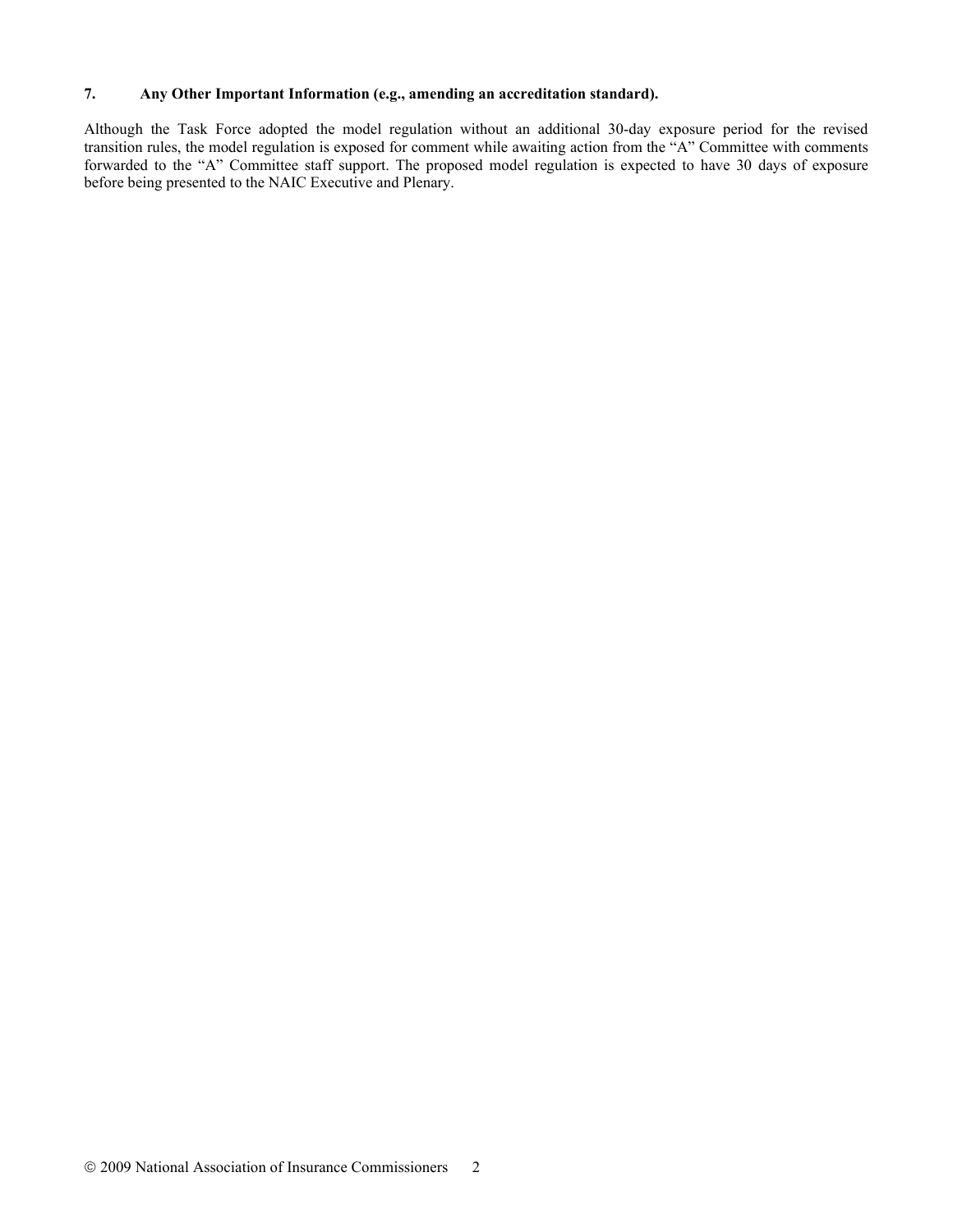#### **PROJECT HISTORY - 2006**

### **MODEL REGULATION PERMITTING THE RECOGNITION OF PREFERRED MORTALITY TABLES FOR THE USE IN DETERMINING MINIMUM RESERVE LIABILITIES (#815)**

#### **Project Description**

The proposed model regulation is connected with amendments to Actuarial Guideline XXXVIII (AG 38). The proposed changes in AG 38 benefited companies that wrote certain types of whole life policies. The proposed model regulation was intended to maintain the balance between whole life and term life insurance.

AG 38 was adopted by the NAIC in 2002 to address questions that arose regarding the appropriate application of the Valuation of Life Insurance Policies Model Regulation (often referred to as "XXX"). Section 8B was a temporary interpretation applicable to certain universal life policies issued between July 1, 2005, and March 31, 2007. These policies contained guarantees that the coverage would remain in force as long as the accumulation of premiums paid satisfies the secondary guarantee requirement. The drafting note of this section states:

The "sunset" on April 1, 2007, creates a sense of urgency that will drive all concerned to work towards the quick development of a "principles-based" valuation methodology or, as an interim step while continuing to work on such methodology, to adopt a more readily achievable solution that provides relief from overly conservative reserve levels such as a change to valuation mortality requirements.

Although the Life and Health Actuarial Task Force (LHATF) has continued to work towards the quick development of a "principles-based" valuation methodology, such a methodology could not be developed and effective prior to the sunset. There was a need for an interim solution. On November 11, 2005, the American Council of Life Insurers (ACLI) submitted a letter to LHATF proposing an interim solution, which included amendments to AG 38 and a model regulation that would permit the use of preferred mortality tables based on a split of the 2001 Commissioners Standard Ordinary Mortality Table (2001 CSO). On December 1, 2005, the ACLI formally presented its proposal to LHATF at the National Meeting.

#### **Group Responsible for Drafting Model and States Participating**

The ACLI prepared and presented the draft of the revision to the Actuarial Guideline.

The 2006 members of the Task Force are: New Mexico (Chair), Kansas (Vice-Chair), Alaska, Alabama, Arkansas, California, Connecticut, Florida, Kentucky, Minnesota, Nebraska, New York, North Dakota, Ohio, Oklahoma, Oregon, South Carolina, Texas, and Utah.

### **General Description of Drafting Process**

The Task Force discussed the matter at public hearings during the National Meetings in December 2005, March 2006 and June 2006. In addition, the Task Force held public conference calls on this topic on the following dates: February 3, 2006; April 27, 2006; July 10, 2006; August 2, 2006; August 4, 2006; and August 29, 2006. Notice of each of these conference calls was posted on the NAIC's home page on the Internet and e-mailed to approximately 300 interested parties, including representatives of the ACLI. Several dozen memos and letters were submitted to the Task Force relative to this project.

#### **Significant Issues Raised**

The following issues were raised relative to the proposed model regulation.

#### **Question #1: Should the NAIC adoption a mortality table not produced by the Society of Actuaries?**

Historically, the Society of Actuaries (SOA) has produced mortality tables and these tables were reviewed and modified by the American Academy of Actuaries (AAA), which provided public policy recommendations on the use of the tables. Industry had developed a split in the 1980 CSO Mortality table between smokers and non-smokers. This split was reviewed and adopted by the SOA and the AAA.

LHATF charged the SOA with reviewing the methodology used in developing the proposed split of the 2001 CSO. The SOA reviewed the method of construction of the split tables and reported that the method used was appropriate.